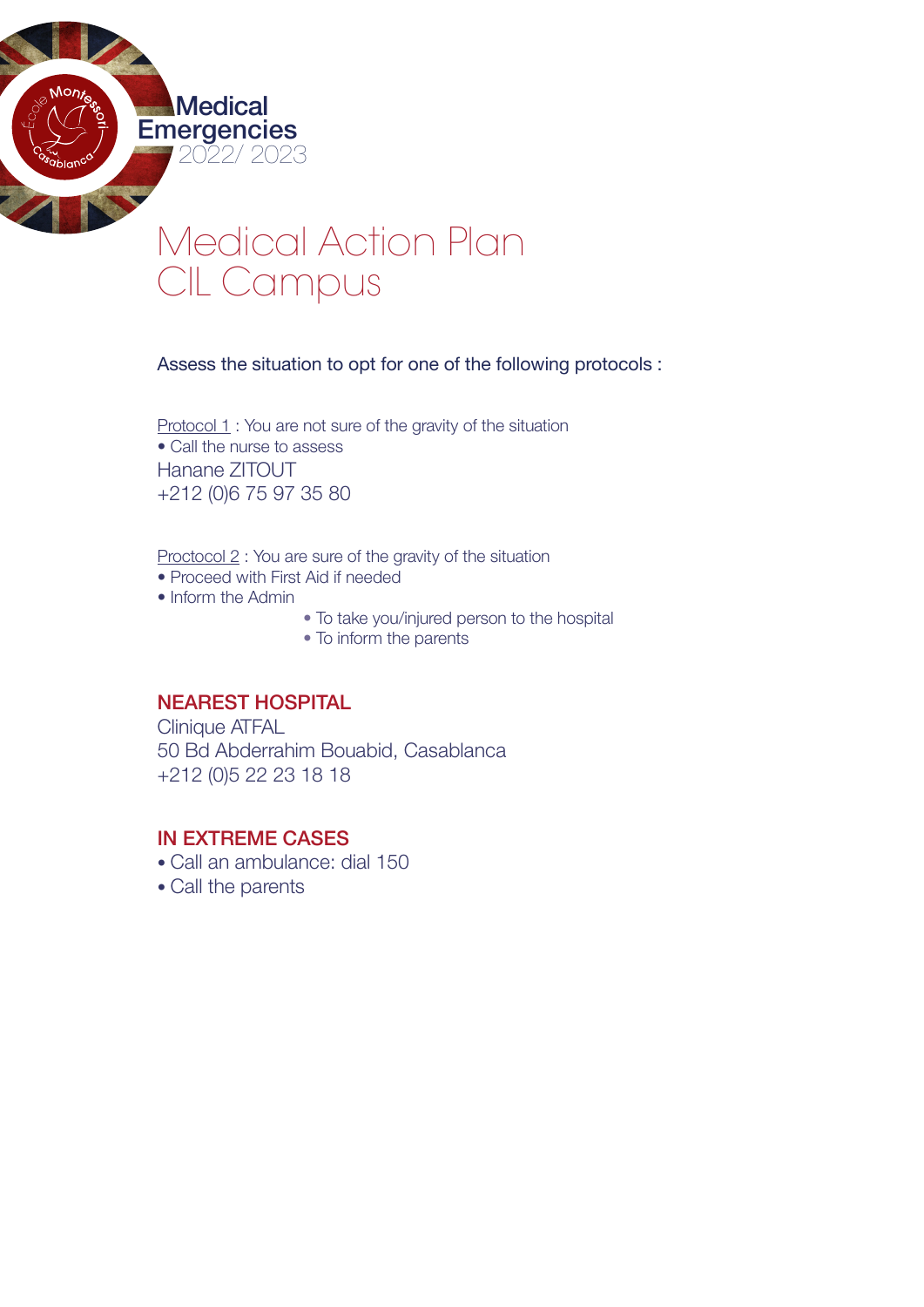

Assess the situation to opt for one of the following protocols :

Protocol 1 : You are not sure of the gravity of the situation • Call the nurse to assess Hanane ZITOUT +212 (0)6 75 97 35 80

Proctocol 2 : You are sure of the gravity of the situation

- Proceed with First Aid if needed
- Inform the Admin

**Emergencies** 

**Medical** 

2022/ 2023

- To take you/injured person to the hospital
- To inform the parents

### NEAREST HOSPITAL

Hopital Universitaire Mohamed VI P3011, Bouskoura 27182 +212 (0)5 29 09 22 22

# IN EXTREME CASES

- Call an ambulance: dial 150
- Call the parents